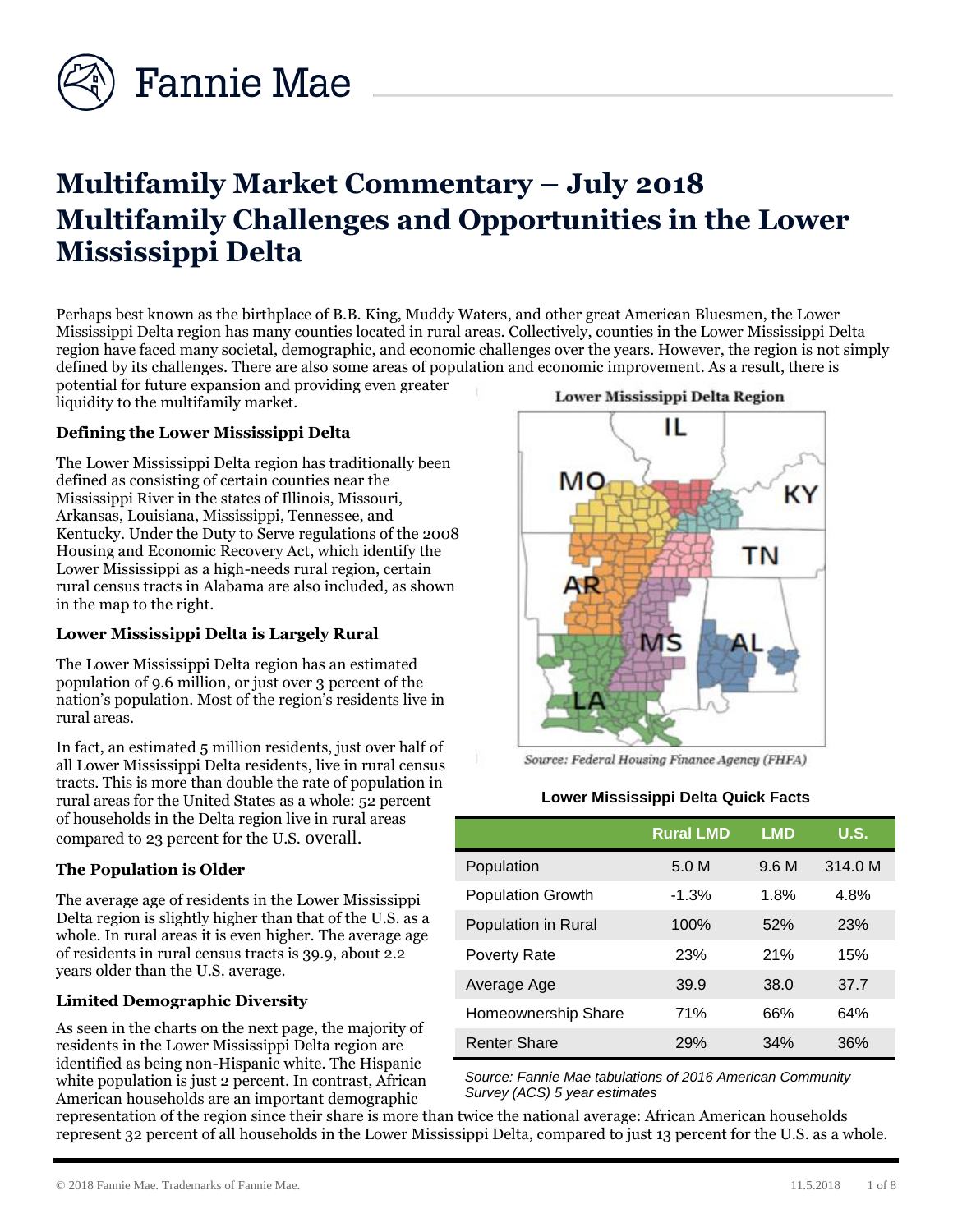

Despite the increase in population in the Lower Mississippi Delta, it continues to trail that of the U.S. as a whole. From 2010-2016, the population of the region has grown by only 1.8 percent, compared to 4.8 percent for the nation. Rural tracts in the Lower Mississippi Delta face even more severe demographic challenges as they lost 1.3 percent of the region's total population over the same period, likely due to households seeking better economic opportunities elsewhere.



Source: Fannie Mae tabulations of 2016 American Community Survey (ACS) 5 year estimates

#### **Occupational Challenges Persist…**

Households may seek opportunities elsewhere as fewer residents are able to get jobs in the Delta. The unemployment rates in both the overall and rural Lower Mississippi Delta regions are more than 2 percent higher than the national average due to fewer job opportunities for residents. In addition, the share of households in jobs outside of the better-paying professional services category is higher than the national average, as illustrated in the charts below.

For example, the share of households in jobs in manufacturing, transportation, and logistics is estimated to be 19 percent, about 7 percent higher than the U.S. as a whole. The share of households in the rural Lower Mississippi Delta working in the natural resources, construction, and maintenance category is about 13 percent, which is about 4 percent higher than the national average. This category includes farmers, fishermen, and those working in forestry services, none of which are typically high-paying occupations.



Source: Fannie Mae tabulations of 2016 ACS 5 year estimates

## **… As Well as Economic Ones**

Since a larger share of households in the Lower Mississippi Delta, particularly in its rural tracts, tend to work in lowerpaying occupations such as farming, the region suffers from lower than average household incomes. Indeed, the median household income in the Lower Mississippi Delta is about \$11,000 lower than the national average. And the median household income is even lower in the region's rural tracts: At just \$38,600, the median household income in the region's rural tracts is almost \$17,000 per year lower than the \$55,300 recorded for the U.S. as a whole. As a result, the poverty rate in the overall Lower Mississippi Delta region is 21 percent compared with the national average of 15 percent.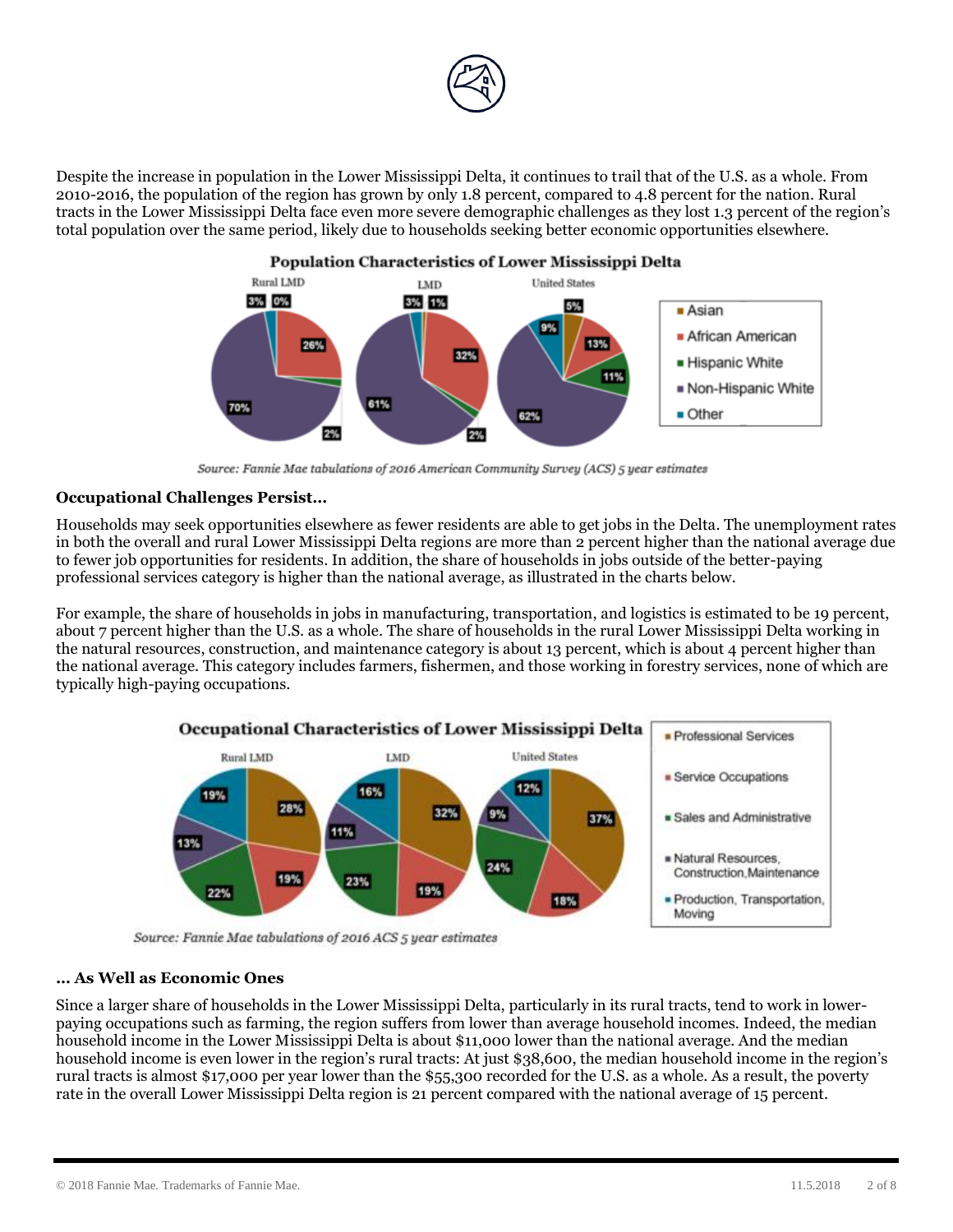

#### **The Poverty Rate is Elevated**

While the poverty rate is elevated for the entire Lower Mississippi Delta region, it rises even higher to 23 percent in its rural census tracts, representing nearly one-quarter of the region's households.

A large portion of the Lower Mississippi Delta's households face economic challenges, and renters fare slightly worse. Overall, renters in the Lower Mississippi Delta earn \$28,800 in median household income annually compared with median renter household income of \$35,200 for the U.S. as a whole.

Renters in the region's rural census tracts earn even less, with a median household income of about \$24,200 annually, which is \$11,000 less annually than income for renters nationwide and less than half of the national household income.

## **A Majority of Renters are Cost Burdened**

With so many residents living in rural areas, one might expect housing to be affordable. However, low incomes lead to higher cost burdens for renters. An estimated 52 percent of renter households in the Lower Mississippi Delta overall are cost burdened, spending over 30 percent of income on rent and utilities. Over a quarter of renters in this area, 27 percent, are severely cost burdened, spending over half of income on rent and utilities. This is one percentage point higher than the U.S. as a whole.

#### **Renters Tend to Favor Single-Family Homes**

In the rural Lower Mississippi Delta tracts, about 69 percent of renter households occupy single-family homes. In addition, renters in the rural census tracts of the Delta region are more likely to rent manufactured housing than to rent typical multifamily structures. In fact, 16 percent of renter households in the rural tracts of the Delta rent manufactured homes compared to 14 percent renting typical apartments units. However, the share of renters in apartments in the Lower Mississippi Delta region overall is higher, at 26 percent of all renter households.

## **Lower Mississippi Delta Incomes**

|                                   | <b>Rural LMD</b> | <b>LMD</b> | <b>U.S.</b> |
|-----------------------------------|------------------|------------|-------------|
| <b>Poverty Rate</b>               | 23%              | 21%        | 15%         |
| Median Household<br>Income        | \$38.6           | \$43.9     | \$55.3      |
| Median Renter<br>Household Income | \$24.2           | \$28.8     | \$35.2      |

*Source: Fannie Mae Tabulations of 2016 ACS 5 year estimates* 

## **Lower Mississippi Delta Renter Households**

|                             | <b>Rural LMD</b> | <b>LMD</b> | <b>U.S.</b> |
|-----------------------------|------------------|------------|-------------|
| Single Family               | 69%              | 64%        | 53%         |
| <b>Manufactured Housing</b> | 16%              | 10%        | $4\%$       |
| Multifamily                 | 14%              | 26%        | 42%         |
| Severe Cost Burden          | 26%              | 27%        | 26%         |

*Source: Fannie Mae Tabulations of 2016 ACS 5 year estimates*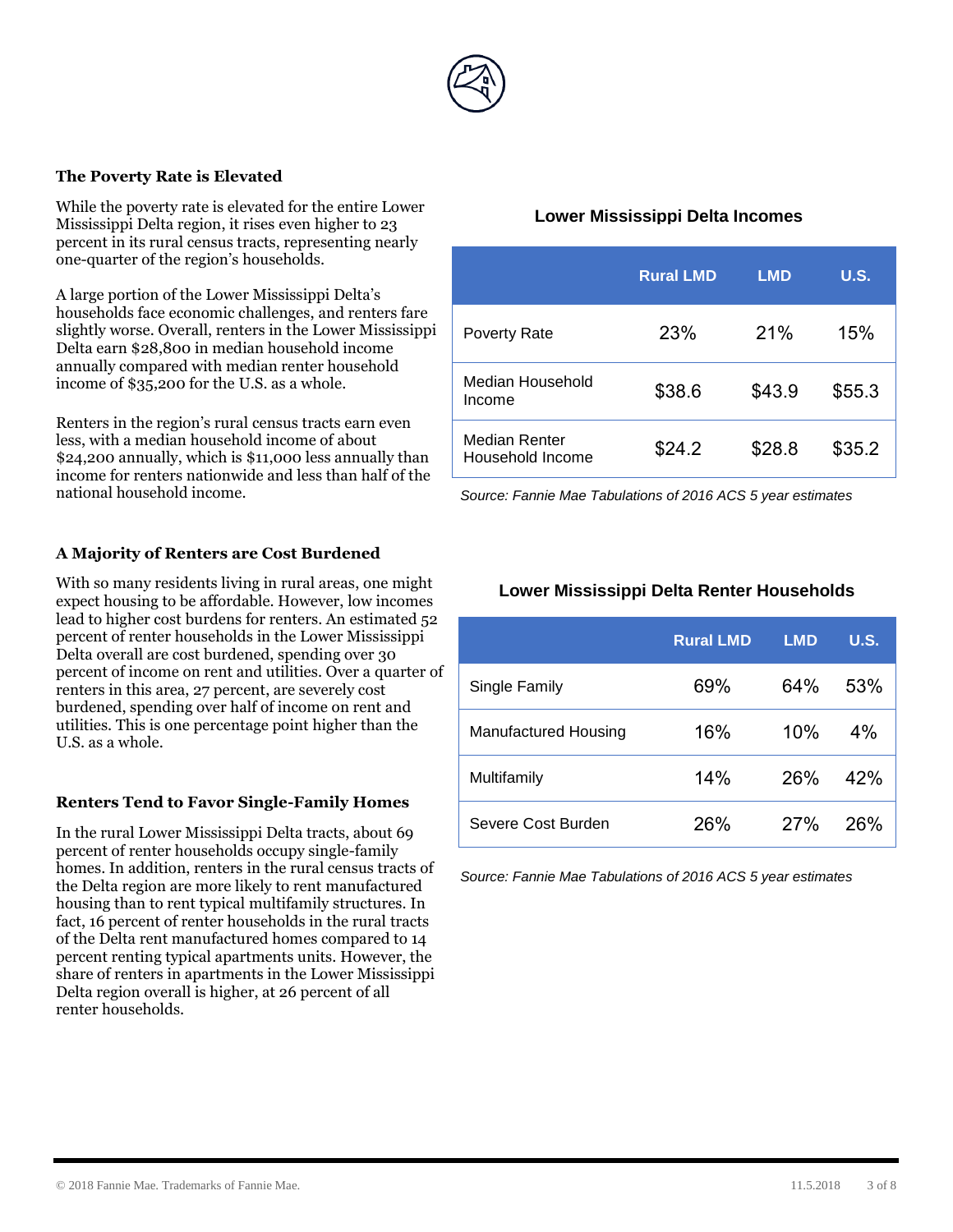

## **Rural Lower Mississippi Delta Shows Variation in Population Growth**

Rural tracts in the Lower Mississippi Delta face many challenges, but there is great variation among counties. In fact, there are some rural counties that are adding to, rather than losing from, their total populations.

For instance, the fastest growing county by population since 2010 for the Lower Mississippi Delta rural census tracts is Russell County, Alabama, which grew by 32 percent over the past six years. Russell County is close to Fort Benning, a military base, which benefitted from the last round of the U.S. Base Realignment and Closure – or BRAC – changes.

## **Most Faster-Growing Counties in Louisiana**

Most of the faster-growing Lower Mississippi Delta rural tracts are located in Louisiana and in areas that are reliant on the energy sector as a key economic driver. This sector can be volatile as evidenced by the recent decline in oil prices, resulting in a big pullback in drilling over the past several years.

Fortunately, the energy sector has a brighter long-term outlook, which should help boost local economic conditions in some of the Lower Mississippi Delta rural areas in the future.

#### **Proximity to Colleges Helps**

Ties to educational institutions appear to have had a significant influence on growth in some of the Lower Mississippi Delta rural areas. For instance, Lafayette County, Mississippi, which experienced cumulative population growth of 15 percent from 2010 to 2016 in its rural tracts, is home to the University of Mississippi. In Louisiana, East Baton Rouge Parish, which saw population growth of 11 percent over the same period, is home to Louisiana State University, a large research university and one of the parish's key economic drivers.

#### **Some Rural Areas Are Supported by Larger Metro Areas**

Another key driver of growth for some of the Lower Mississippi Delta's rural areas is their proximity to a larger

and growing metro area. For example, Livingston, Louisiana, is adjacent to Baton Rouge, the state capital. Livingston's proximity to the state's capital in tandem with the energy sector as a key economic driver has allowed the county to grow by 11 percent over the past six years due to an influx of new residents looking for more affordable housing and a better quality of life.

In fact, the county that experienced the fastest job growth in rural census tracts was Ascension Parish, part of the Baton Rouge metro area, which has enjoyed cumulative 12.2 percent employment growth rate over the past six years.

#### **Other Rural Areas Have Diverse Economies**

Ouachita Parish/Monroe, Louisiana is another example of a faster-growing area. Located near the Arkansas border, it is perhaps best known as the location for the "Duck Dynasty" reality television show. It has a fairly diverse economy, including healthcare, financial services, and telecommunications. National telecommunications company CenturyLink, which is in the Standard and Poor's (S&P) 500 Index, is headquartered there.

As seen in the map on the next page, most of the Lower Mississippi Delta counties with high population growth over the past few years are expected to continue having solid household formations over the next five years, according to Census Bureau projections. These households will need a place to call home, some of which will include multifamily rental housing.





Source: 2010 and 2016 ACS 5 year estimates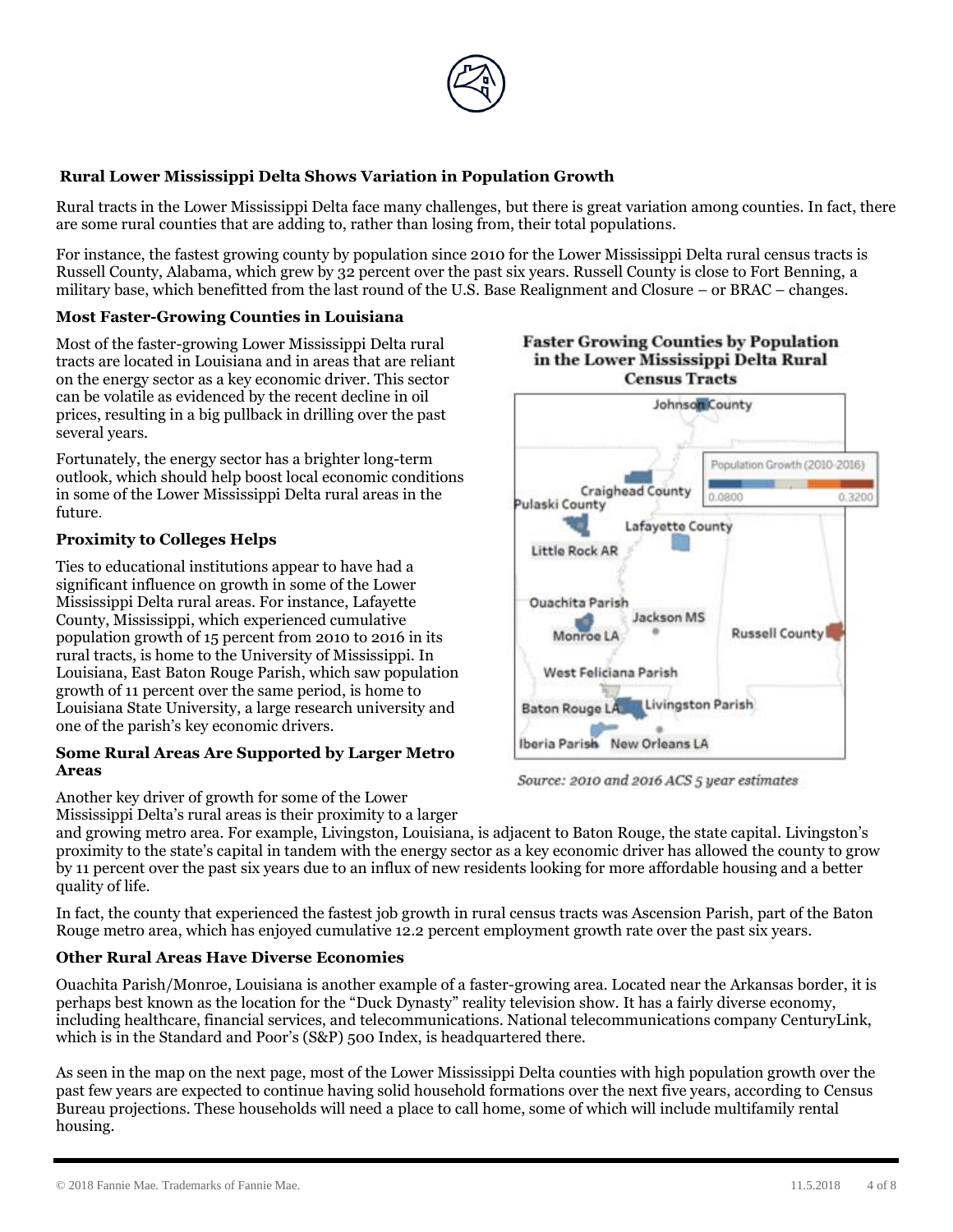

## **Projected Household Growth by Lower Delta County** (**2018-2023)**



*Source: U.S. Census Bureau Household Projections per Tableau*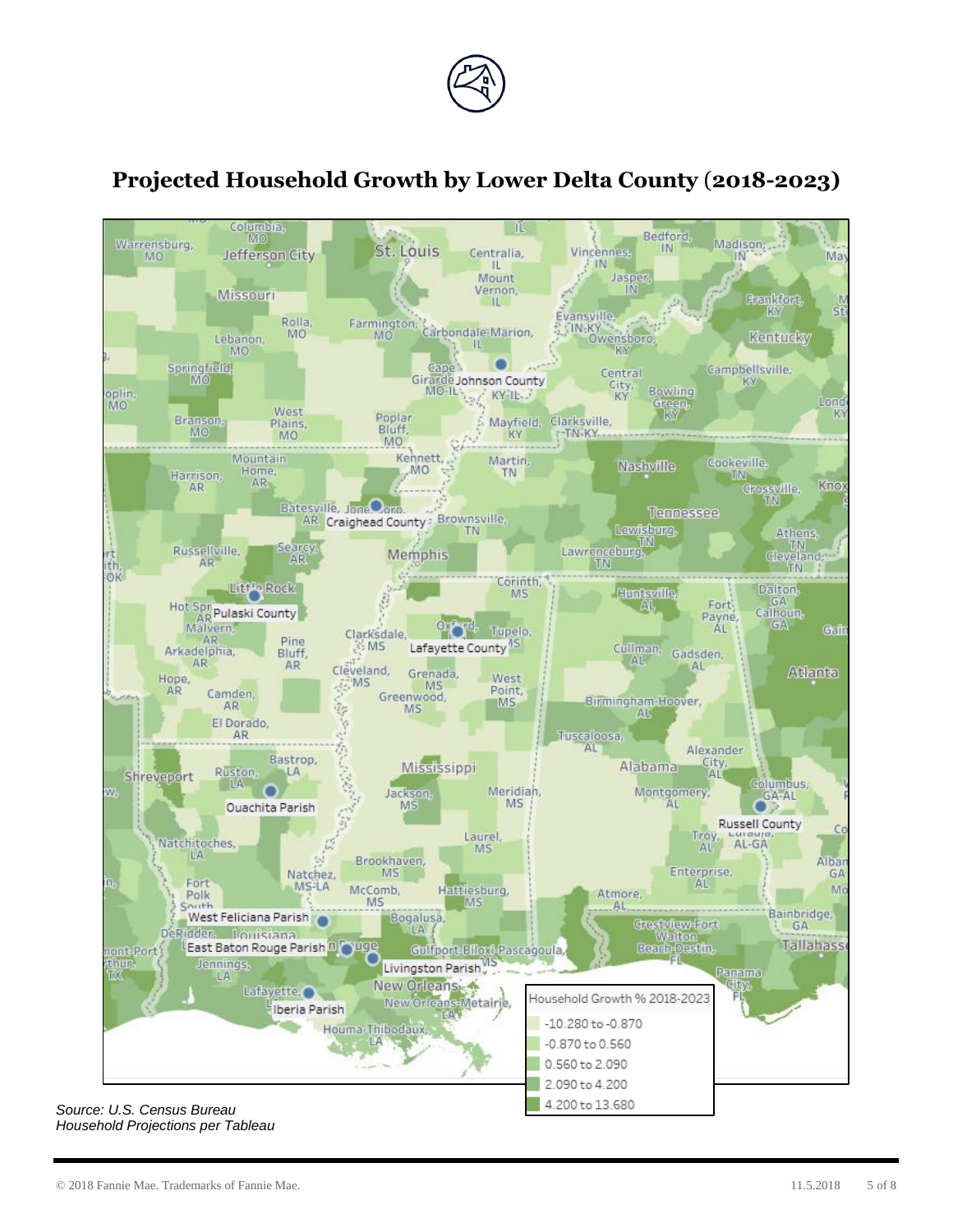

## **Rural Lower Mississippi Delta Has Apartments!**

According to CoStar, there are just under 1,200 properties consisting of 5-50 units in the rural areas of the Lower Mississippi Delta, as seen in the map to the right. These properties contain nearly 30,000 units for an average of about 25 multifamily units per property.

These properties appear to have higher vacancy rates than properties with 5-50 units nationally. As of June 2018, the vacancy rate for these properties was 6.2 percent compared to a national vacancy rate of about 4.4 percent. Rents for these rural Lower Mississippi Delta properties are about \$560 per month, which is significantly lower than the national average of nearly \$1,100 per month for properties with 5-50 units.

#### **County with Most Units in Missouri**

According to data from CoStar, the county in the Lower Mississippi Delta with the greatest number of multifamily units is St. Francois, Missouri, with just under 1,000 units. While St. Francois is just 70 miles from St. Louis, its economy is not dependent upon the larger metro area. St. Francois' economy is primarily driven by mining and manufacturing.

The counties with the second and third highest counts of multifamily properties are Baxter and White counties in Arkansas with just under 750 units each. Other counties with significant numbers of multifamily units include Lincoln Parish, Louisiana, with just under 700 units and home to Grambling State University and Christian County in Kentucky, located near Fort Campbell, with just under 650 apartments. Many of these counties were also among the top areas for lending activity in 2017 and/or 2016.

## **Multifamily Demand Steady**

Demand for multifamily properties in the rural census tracts of the Lower Mississippi Delta appears stable, as seen in the table to the right.

The vacancy rates in St. Francois and Baxter counties, as well as in Lincoln Parish, are all under 5.7 percent. Rent growth has been steady as well. Year-over-year rent growth for Baxter County and Lincoln Parish was 1.8 percent as of June 2018, according to data from CoStar. Even so, this rent

## **Multifamily Units by Rural Lower Mississippi Delta County**



Source: CoStar

#### **Properties with 5-50 Units in Select Rural Lower Mississippi Delta Counties**

| <b>County</b>          | <b>Units</b> | Vacancv | <b>Rent</b><br>(Monthly) | <b>Rent Growth</b><br>(Annual) |
|------------------------|--------------|---------|--------------------------|--------------------------------|
| St. Francois,<br>МO    | 1.000        | 5.6%    | \$515                    | 1.4%                           |
| Baxter, AR             | 750          | $4.4\%$ | \$510                    | 1.8%                           |
| Lincoln<br>Parrish, LA | 700          | 5.1%    | \$685                    | 1.8%                           |

*Source: CoStar, as of June 2018*

growth was still below the 2.6 percent rent growth recorded nationally for properties with 5-50 units.

The county with the highest rent growth year over year was Ouachita Parish, Louisiana, with 4.8 percent growth. Among other rural Lower Mississippi Delta counties with average rent growth that met or even exceeded the national average were White County, Arkansas, with 2.8 percent rent growth and Dyer County, Tennessee, with 4.3 percent growth.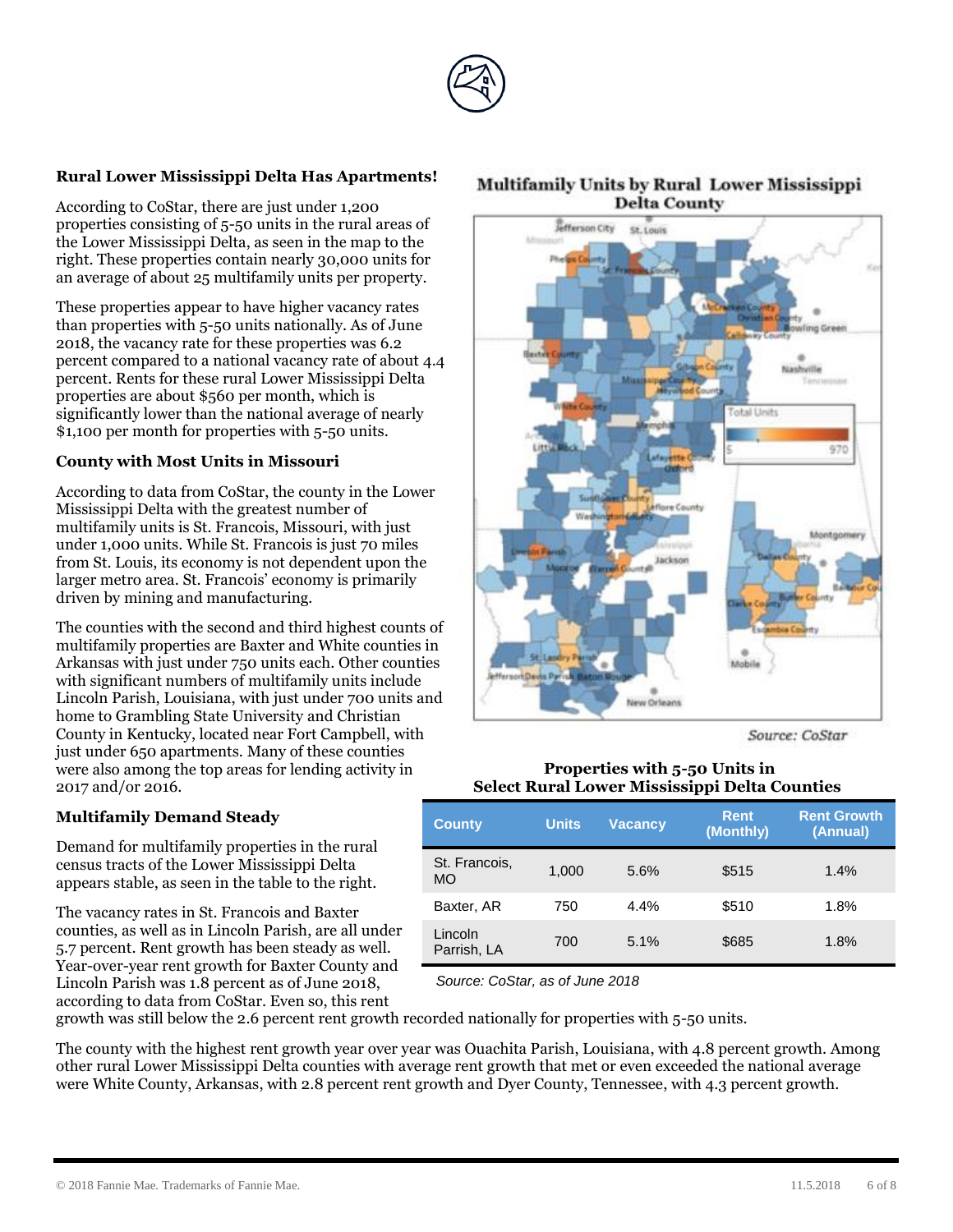

## **Rural Lower Mississippi Delta Lending Characteristics**

Availability of multifamily lending data is limited in the Lower Mississippi Delta rural areas since many small lenders and community banks are not required to report data under the Home Mortgage Disclosure Act (HMDA). Based on the most recent available HMDA data, lending trends in the Lower Mississippi Delta rural tracts appear to be limited and therefore slightly volatile. As shown in the adjacent chart, 2017 multifamily lending volume totaled \$192.5 million on 207 loans, with an average loan size of about \$930,000. This was a significant decline from the 2016 lending volume of \$271.6 million on 193 loans with an average loan balance of \$1.4 million.



#### **Origination Volume in Rural Lower Mississippi Delta**

Although it appears that there has been an increase in sales transactions, refinances represented a significant share of lending activity. In 2017, loans for purchase totaled \$98.5 million, but refinances of multifamily properties were not too far behind at an estimated \$77.4 million. And while loan origination volumes have not increased, the number of loans have, which may indicate that property values are not rising significantly.

#### **A Limited Number of Multifamily Lenders in Rural Tracts**

As shown in the table below, lenders originating multifamily loans in rural areas of the Lower Mississippi Delta tend to be smaller, and top lenders vary greatly from year to year. The only lender that appears among the top five in both 2017 and 2016 was First State Community Bank. Most lenders originated small multifamily loan balances well under \$1.5 million.

#### **Top Counties for Multifamily Lending in Rural Tracts**

Multifamily lending appeared to take place consistently in only two counties over the past two years as shown in the adjacent table. One top county was Lincoln Parish, Louisiana, which, among other things, is home to Grambling State University, a historically black, public, coeducational university. The other top county for lending was St. Francois County, Missouri, which has the highest number of apartments in rural census tracts of any rural county in the Lower Mississippi Delta, according to CoStar.

**Many Reasons to Finance Small Multifamily** 

#### **Lower Mississippi Delta Multifamily Lending in Rural Areas**

| <b>Select Top LMD Lenders:</b>                                                                                        |                           | <b>Select Top LMD Counties for Lending:</b> |                                |                                   |                    |                      |                                |
|-----------------------------------------------------------------------------------------------------------------------|---------------------------|---------------------------------------------|--------------------------------|-----------------------------------|--------------------|----------------------|--------------------------------|
| Lender                                                                                                                | <b>Loans</b><br>$($ # $)$ | <b>Volume</b><br>\$M\$                      | <b>Average</b><br>$Loan$ (\$M) | <b>County</b>                     | Loans<br>$($ # $)$ | <b>Volume</b><br>\$M | <b>Average</b><br>$Loan$ (\$M) |
| 2017                                                                                                                  |                           |                                             |                                | 2017                              |                    |                      |                                |
| <b>PLANTERS BANK &amp;</b><br><b>TRUST COMPANY</b>                                                                    | 9                         | \$3.2                                       | \$0.4                          | LINCOLN PARISH, LA                | 14                 | \$17.2               | \$1.2                          |
| <b>FIRST STATE</b><br><b>COMMUNITY BANK</b>                                                                           | 8                         | 6.2                                         | 0.8                            | ST. FRANCOIS COUNTY,<br><b>MO</b> | 11                 | 15.2                 | 1.4                            |
| <b>BANK OF MISSOURI,</b><br><b>THE</b>                                                                                | 6                         | 8.3                                         | 1.4                            | <b>MCCRACKEN COUNTY,</b><br>KY    | 8                  | 4.9                  | 0.6                            |
| <b>BANCORPSOUTH</b><br><b>BANK</b>                                                                                    | 5                         | 3.3                                         | 0.7                            | CHRISTIAN COUNTY, KY              | 7                  | 4.2                  | 0.6                            |
| <b>FIRST COMMUNITY</b><br><b>BANK OF BATESV</b>                                                                       | 5                         | 6.3                                         | 1.3                            | LAFAYETTE COUNTY.<br><b>MS</b>    |                    | 27.5                 | 3.9                            |
| 2016                                                                                                                  |                           |                                             |                                | 2016                              |                    |                      |                                |
| <b>CAMPUS FCU</b>                                                                                                     | 21                        | \$3.2                                       | \$0.2                          | <b>IBERVILLE PARISH, LA</b>       | 20                 | \$3.0                | \$0.2                          |
| <b>FIRST ST CMNTY BK</b>                                                                                              | 9                         | 3.7                                         | 0.4                            | ST. FRANCOIS COUNTY,<br><b>MO</b> | 11                 | 9.6                  | 0.9                            |
| <b>GUARANTY B&amp;TC</b>                                                                                              |                           | 5.6                                         | 0.8                            | LINCOLN PARISH, LA                | 9                  | 9.7                  | 1.1                            |
| <b>FIRST NB</b>                                                                                                       |                           | 8.8                                         | 1.3                            | WARREN COUNTY, MS                 | 8                  | 4.8                  | 0.6                            |
| <b>SOUTHERN BK</b>                                                                                                    | 5                         | 2.1                                         | 0.4                            | MISSISSIPPI COUNTY,<br><b>AR</b>  | 8                  | 6.5                  | 0.8                            |
| Note: Multifamily Rural Loans identified via file provided by FHFA, based on first lien loans Source for tables: HMDA |                           |                                             |                                |                                   |                    |                      |                                |